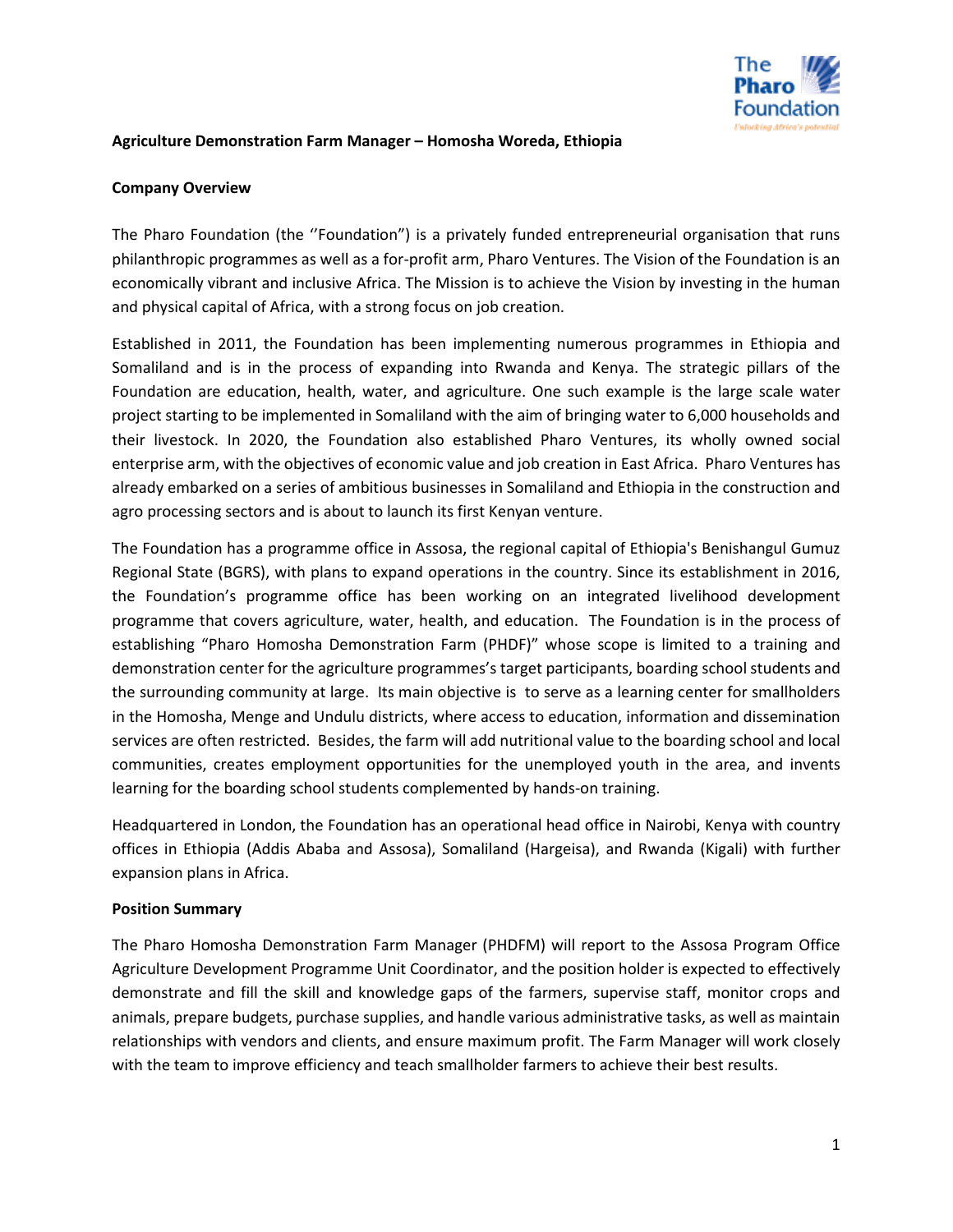

The Foundation is seeking a skilled and dedicated Agriculture Demonstration Farm Manager who is passionate about the role agriculture plays in society and appreciates creating a meaningful impact and profit.

**Role:** Agriculture Demonstration Farm Manager

**Location:** Homosha Woreda, BGRS

**Employment Duration**: Permanent

**Reporting to:** Agriculture Development Programme Coordinator, Assosa Programme Office

**Functional Relationship**: Finance and Administration Coordinator, Assosa Programme Office

# **Key Duties and Responsibilities**

- Examine agricultural, livestock, and financial operations and provide improvements recommendations.
- **Produce planting and harvesting plans and timelines, as well as ensuring that everyone on the team** knows and follows the requirements.
- Compile financial and operational reports based on data such as productivity, farm management techniques, and parent stock.
- Visit various divisions to evaluate crops and livestock, as well as to conduct soil and water testing and inspect equipment for appropriate operation.
- **Ensure that seeds, fertilisers, insecticides, and other supplies are supplied on a regular basis.**
- **Plan for equipment and machinery repairs, maintenance, and replacement.**
- Manage the marketing and distribution of agricultural goods such as fruit, vegetables, poultry, eggs, honey, and grains.
- **Ensure that all employees follow health and safety laws.**
- **Assist in the training of staff and farmers.**
- **Prepare budgets and financial reports in collaboration with Agriculture Development Programme** staff.
- **Develop professional networks and stay up to date on agricultural scientific breakthroughs.**
- Hire full-time and temporary field laborers for tasks such as tilling the land, harvesting, feeding animals, and other small activities as needed, as well as managing their work schedules, compensation, and other benefits.
- Monitor agricultural and livestock output, yield quality and quantity, and manage animal health and welfare in accordance with regulatory guidelines.
- Maintain up-to-date knowledge of plants, pests, diseases, and treatment options.
- Any other related duties assigned

# **Qualification Requirements**

- MSc/Bachelor's degree in agriculture (agronomy), animal production science, or equivalent.
- Additional courses in business management or administration are recommended.